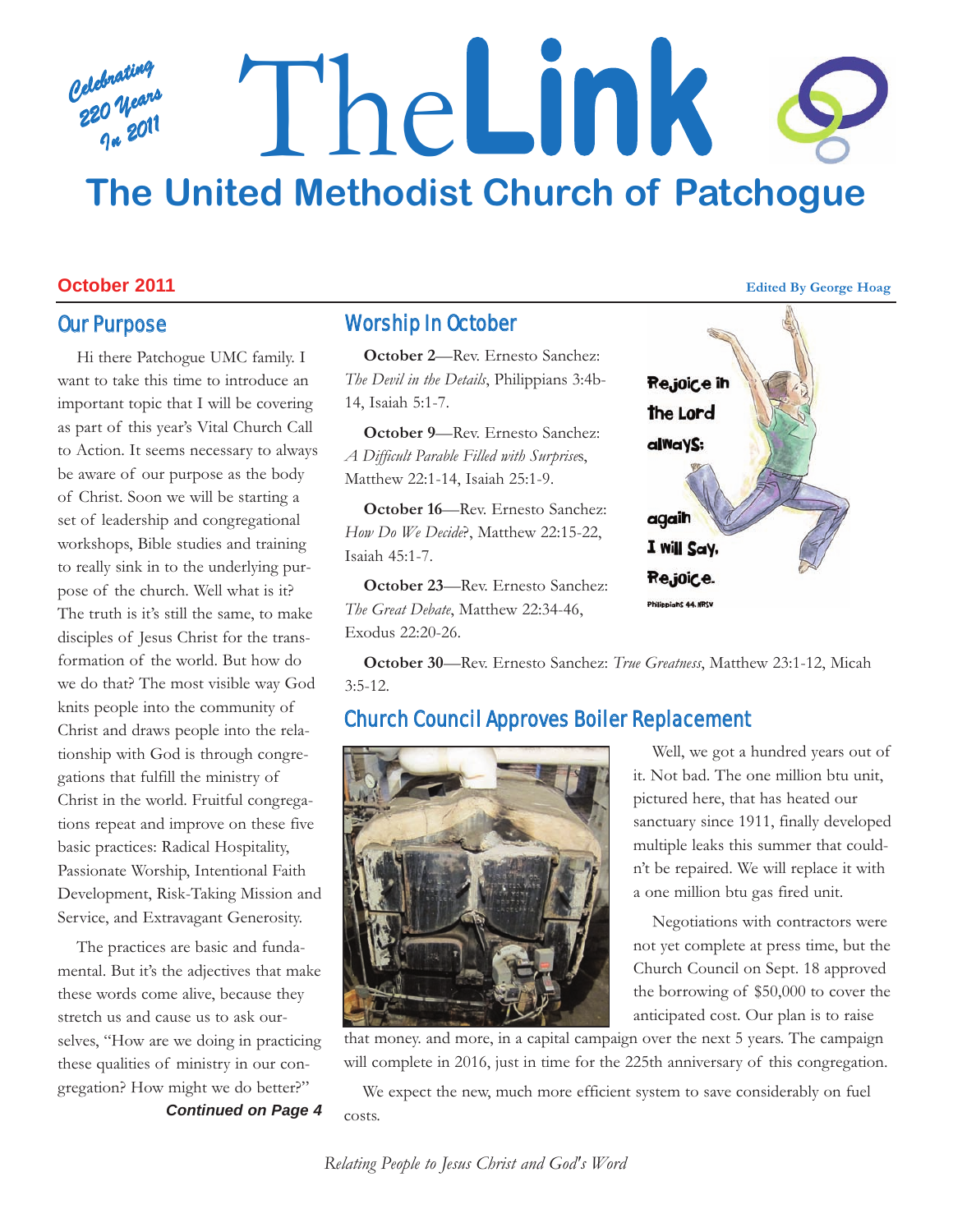# Circle of Concern

# *For Bereavement:*

For the Family and Friends of Annie Leddin.

# *For Guidance:*

Lisa D., Barbara McAllister, Ray Clark, Maj. Don Cornwell stationed in South Korea, Cat Placement and Rescue, Michael Dellazizzi and family, Michael Amarati, Philip Demacos, Joanne, Robert C. Hiene, the Americo Family, Rose Conti, Holly Nelson, Lisa Prince, the family of Alex Pearson, he is in a nursing home, he is the father-in-law of Lenny Pearson, Joan, the Neuman family, Wilfredo Franco, Mary (co-worker of Betty Rice), Monica, Patrick Keena, Sheila Dreaper, Frank Whalen, Walt Stawecki's mother, Theresa Rubano, Sofia and her family, Megan Prince, Dayne Davis, John Casale, Our Troops and Veterans, Dean and family, Jean Eid, Rachel Nason, all those who have lost their jobs, Eileen Paduano, Carlos Alvarado, for the Nations of Africa, Tim and Paul, Christine, Mr. Bralla, Pete and Carol Moore, prayers of comfort for police and fireman and all those who risk their lives to make ours safe and better, Glenn Hollins, Raquel Miller, Emma Easley, Tom, Mike, Matt, Brian, Justin, Ray Anderson, Lori, Irene Catalino, Amanda Lee Domale's brothers one is in Afghanistan and other is leaving for Iraq, Bonnie Abbott's upcoming operation, Justin and Dean Angell, Pat, Lisa, Ben and baby Anna, Emmaus Teams and Pilgrims, Heather Reiss, James Wright's Grandmother, Barry Burrell and Linda, Stephen Martin, Rosalie Rosen, Lori Purificato, Ashley Lauren and Jose Garcia. For those in our church community who are fighting against cancer, Chrissy and Ed Leddin as they wait for their baby boy to be born, Ernest Ikpe's brother, Ihanga, safe journey back to S. Africa, Linda Morgan. Prayers of comfort and strength for the People of Norway, Luigi, Maureen, Tom Mansfield and friends.

# *These Who are Hospitalized:*

Josh Boneventure, Frank, Nana Grace, Nancy Marshall, Bertha Smith, Lee Hollowell, Mary Payne, Harry Watson, Debbie Fiore, Patrick Diamond, John Vanderzalm, Layden John Clark, Mary Zatorski, Dan, Peter Moor (Kathie Loris' father), Ernest Boyd, Chris, Phil Ianello, Emily, Sue Buck, Earl Hartsfield, Mike D. ,Joseph Hawthorne, Emma Rasley, Mr. Tallon, Angelo, Kelly Seeman, Rebecca Hendersen, Jim Pew, Gil Brown, Pat Ward, Grace Richardson (Dianne Adone's mother,) Pat, Randy Rogers, Christina Broom, Barbara Asmus, Nancy Rogers, Krystan Lenhard, Glenn Hollins, Susanna Davies-Pepper, Glenn Schwartz, Todd Skwirz, Carol Kirschner's sister, Linda, Mike Welsh and Joyce Ferrrante, Caroline Moore.

# *These at Home:*

Joan Welsh, Joseph Weinzettle, Natalie Burnett-Lynch, Kathleen Chodorski, Kyra McCarthy, Debi DelRossi, Belle Barile, Tom Furman, Lisa Lopez, Dorotea Sanchez, Mary Jones, Mike Welsh, Timothy Oliva's Aunt Susan, John Krulger, Shelly Granger, Marie Lino, Marta, Donna Herrick and Philip Rudolph, Jytte & Nils Sorensen (Geri Sheridan's relatives in Denmark), Robert Dodge and Suzanne

Olivotti-Dodge, Sandy Burrell, Ted Davies, John Casale, Mr. O'Keefe, Lorraine Greco, Emily Navidad, former Patchogue Village Justice, Donald Howie, John Layton, the Moultrre Family, William Loris Sr., Dave Hollowell, Kim Farrel's daughter, Ceil Witt, June Barile's parents, Marilyn Franco, Muriel Vilar, Janet Higby, Guillermina Alverio (Pastor Sanchez's mother), Jim Miller, Catherine Interrante, Glen Adone., Geri Sheridan, Arthur Rice, Bob Saas.

*\* Please contact the Church Office if someone should be removed or added.*

# *These who are in Rehab or Nursing Care Facilities:*

Alice Zahnd in Patchogue Nursing Center, 25 Schoenfeld Blvd., Patchogue, NY.

Kitty Brunnemer in Cedar Lodge Nursing Home, 6 Frowein Road, Center Moriches, NY 11934.

Hazel Nargi in McPeak's Adult Home, 286 N. Ocean Ave., Patchogue.

Nancy Rogers in I.C.F. , S. #1, wing C, 283 Route 25A, Shoreham, NY 11786.

Rachel Nason in McPeak's Adult Home, 286 N. Ocean Ave., Patchogue.

*Pray for our church and her future directions!*

# Hear Our Sermons and Watch Our Services On Line

Click on the Links at www.PatchogueUMC.org

If you haven't been getting e-mail messages from us, it means we don't have your address. Please send your email info to patchogueumc@yahoo.com or call the church office.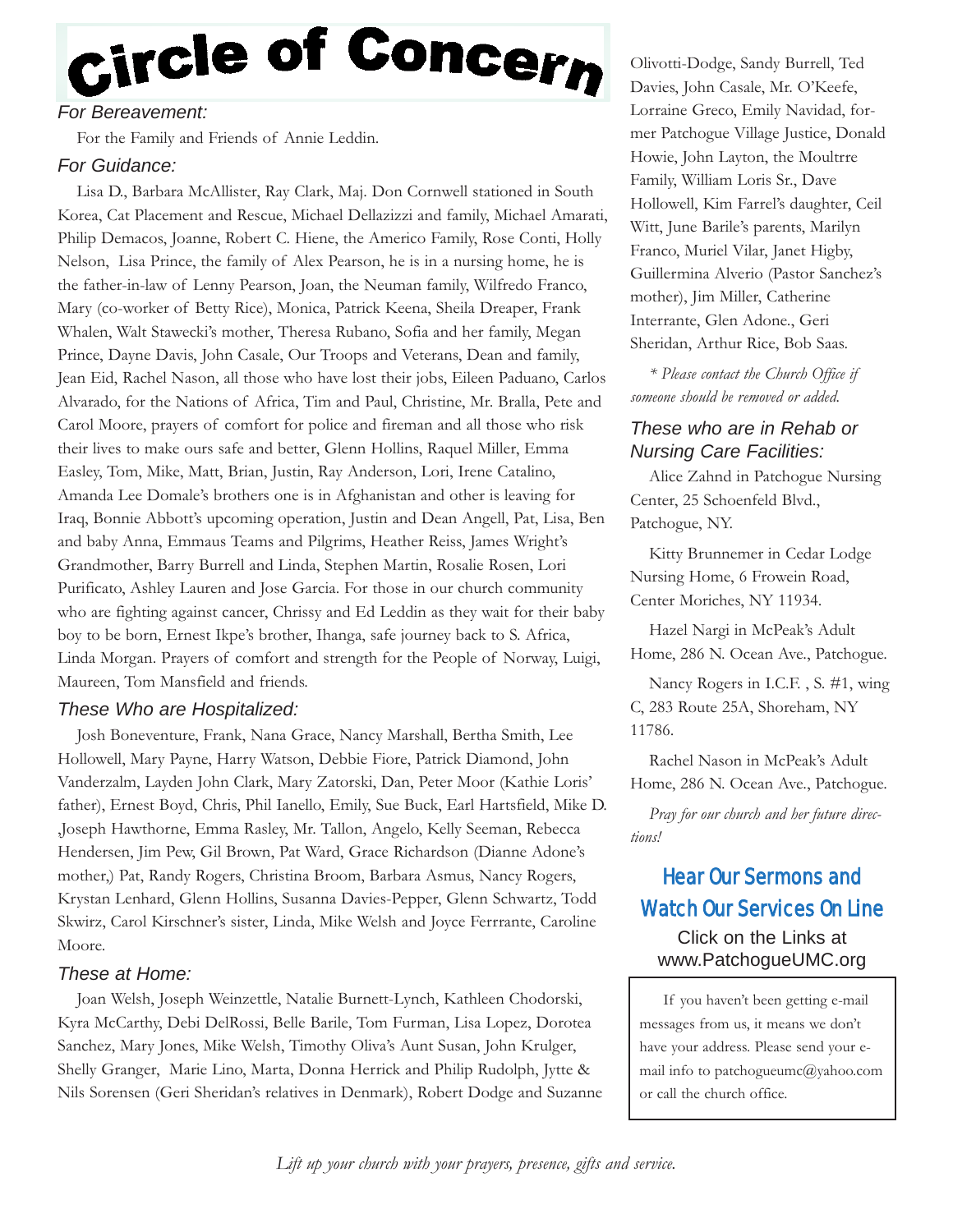# **Stewardship**

Our church, like many today, has been and is challenged. In August, our 100 year-old boiler ceased to function. Our first pastor in 1791, Ezra Tuttle, needed a pulpit and furnishings for our first of five churches. He dismantled his bay boat and built them. When our present church was opened and the leaders needed funds for the first mortgage payment, they held the congregation hostage until the money was raised. We won't hold you hostage, not physically, but we hope that in your heart we will somehow find the money for a new more efficient boiler. We are pursuing every possible grant and fund raising project. We need your support for all these fundraisers.

We expect the boiler project to cost about \$50,000. We have been meeting with boiler contractors and contacting sources for grants. There is a silver lining around this dark cloud. A new more efficient boiler will pay for itself in fuel savings in less than five years.

There are a lot of fund raisers scheduled for this Fall. Some will be for the general fund to help pay outstanding bills. The Salvation Army Band Concert on Oct. 22, 7 PM will be a great event. Lenny Pearson, a long time bell ringer during the holidays, was able to schedule the band for our church. A visual program of the work done by the Salvation Army will accompany the concert. Please attend and support this concert which will supply one of the premier bands on Long Island. Great live entertainment for a worthy cause!

Come to the Chinese Auction on November 3rd at 6:30 PM at our church. Barbara Becker and Geri

Sheridan are running this with June Barile's assistance. We need new or lightly used items, gift baskets, gift certificates from businesses, cookies for refreshments, and above all your help. Please bring them into the church as soon as possible. We need at least 200 items. If you need to have items picked up, call the office at 475-0381 and let Chris know. This will be a fun event and important fundraiser for the year.

The Bats in the Belfry Halloween party will be at church on Sunday, Oct. 30 right after the service. Barbara Becker suggested this fun event for kids of all ages as a fund raiser for our new boiler.

The MYF will be having a Fall Harvest Festival outing in October. Probably they will go to the White Post Farm on a date to be announced.

From 7 to 10 PM on Nov. 5 enjoy a Christian Concert chaired by June Barile. There will be a \$10 admission and it will be live on the internet. Rev 7 and associate artists will be headlining. Please join us in praising the Lord with music.

There are many at our church who work hard for our Lord. Ray Henson has given liberally of his time and talents at the parsonage. Steve Rice, Bob Rogers, and many others helped out at the Men's Yard Sale. Others who go unrecognized include Lorraine Brenner and Betty Rice, who faithfully dole out refreshments during Coffee Hour. Thanks to them for making Coffee Hour a great place for socializing after worship.

Our Dec.10 fundraiser, Charles Dicken's Christmas Carol is developing thanks to director Barbara Becker and producer, Larry Boddy. We are in the

process of casting characters. We need you. If you would like to act, see Barbara Becker or Wendy Hollowell. We also need a fiddler, a spotlight, costumes, microphones, props, set design, etc. Please HELP. Call Barbara at 475- 1792 or Wendy, at 475-5339 if you can help. Bonnie Abbott has agreed to do the publicity, and we will also need a program designer. This play will be open to the public and be one of our greatly needed fundraisers.

Our outreach to the community thru Wesley Dinners and the Food Pantry has been given another welcomed donation. Chairperson, Barbara Becker and the dedicated committee received half of a \$750 donation from the Patchogue Rotary Club. The Food Pantry received the remaining money. Both needed these funds and will put them to good use. Wesley Dinners need you! Before they can go to a second meal each month we need more volunteers, especially someone who can cook for a large number of guests. If you can volunteer to help, please contact Barbara or Trudy Mansfield. Thank you for your support.

Our Administrative Assistant's husband, Bob Saas, suffered a heart attack and had a quadruple bypass in September. Bob is recuperating well. Our prayers go to both of them. Chris will be working from home for a number of weeks, while Bob continues to regain his health. Chris's title does not fully describe how important she is to us. Some good stewards manned the

# *Continued on Page 4*

The deadline for contributions to the November edition of**TheLINK** is October 14. Please e-mail your copy to gbhoag@optonline.net.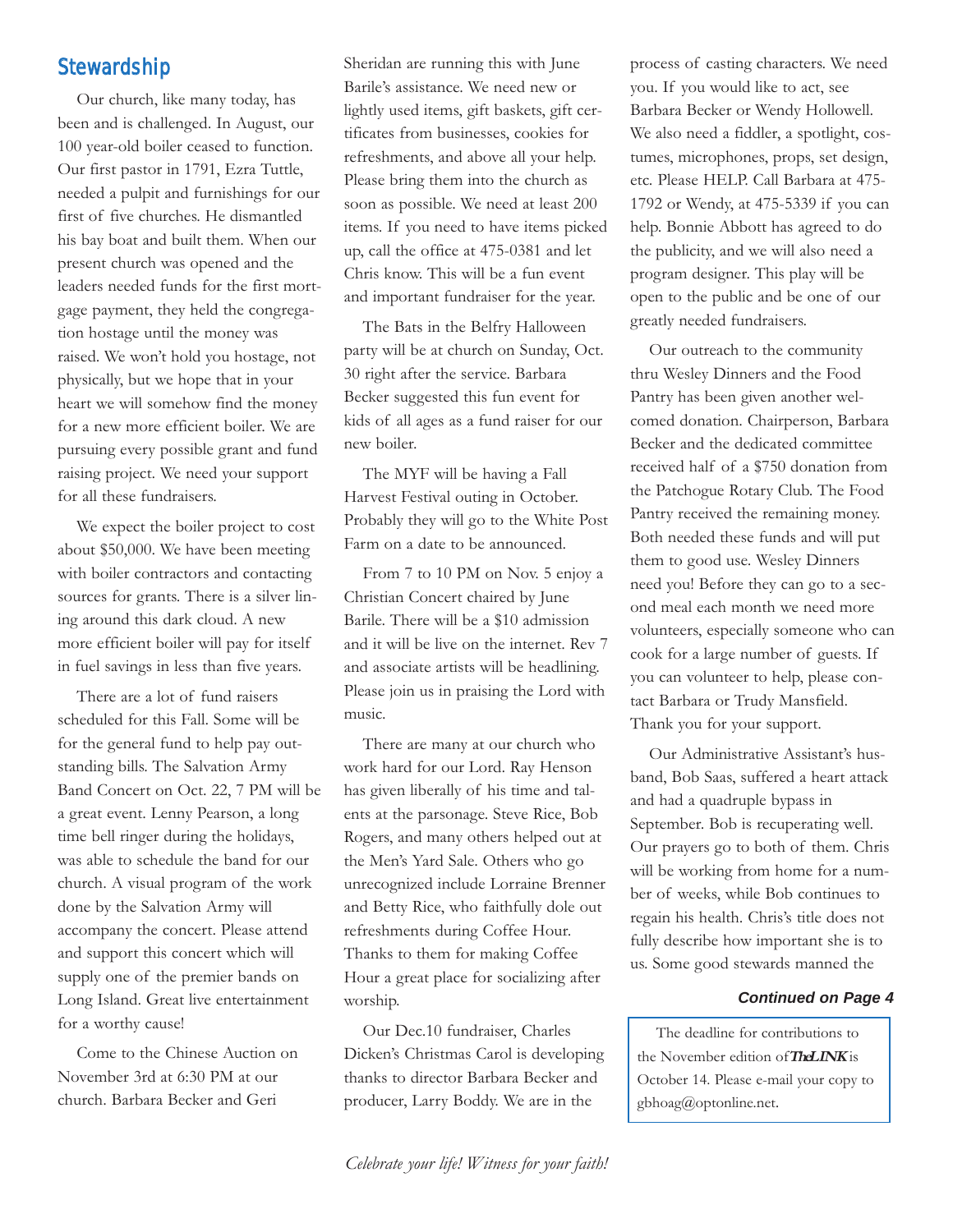Now these are practices. They're not qualities that some churches have and some don't. They're not phases that, once we get them done, we can move on to something else. These are practices that we have to learn and improve upon constantly. These are the activities that are so critical to the mission of the church, that failure to perform them in an exemplary way leads to congregational decline and deterioration. Let's stay tuned for the starting date of the Bible Study of Five Practices of Fruitful Congregation by Bishop Robert Schnase. Stay Tuned and blessings to all.

*—Pastor Sanchez*

# United Methodist Women

Beginning in early October, the UMW will be serving only Fair Exchange coffee during coffee hour. This is coffee grown and sold by cooperatives of small farmers in Colombia, Mexico, South America and Africa. There are fewer middlemen in the process and the growers receive more of the profits. It is therefore, more equitable and just. We hope you will enjoy the coffee and appreciate that our church, in one small way, is helping to support a more just food system.

Starting in October, the UMW will be recycling bottles and cans used during various events held at the church. Recycling is a critical part of working to restore health and balance to our planet's environment. Carolyn Willis will be coordinating this effort. Please remember to use the bins that will be placed in Wesley Hall. Thank you!

Our next meeting will be held on Oct.15, 9:30 AM.

*—Barbara Becker*

### Our Purpose (from Page 1) The Chinese Auction Needs Stewardship (from Page 3) The Chinese Auction Needs Your Help

Our Chinese Auction, one of our major fundraisers, is scheduled for Nov. 3. We will be holding it in Wesley Hall this year. In order to have a successful event, we will need a wide variety of auction items—at least 250.

We need your help in securing these donations. Here are some suggestions:

Create a gift basket or gather items for one. There are all sorts of possible themes:

> **Basket of Cheer Craft Items New Baby Basket Pet Gifts Cook's Supplies Toys Tea Time Spa Basket Gourmet Basket**

Ask a local merchant, where you frequently shop, to donate a gift certificate or merchandise. Merchants to ask include:

> **Hair Salons Supermarkets Service Station Restaurants Hardware Store Card Shop Clothing Store Sporting Goods Health Food Store**

Businesses are often very willing to accommodate a good customer.

Do you have an unopened, never used gift that you have no room for and will probably never use? Regift it to the Chinese Auction.

With your help, we can have an excellent event. Any questions, speak to Geri Sheridan or Barbara Becker.

phones and office for several weeks, while Chris did her magic through the computer: bulletins, flyers, etc. We would like to thank Barbara Becker, George Hoag, Lynn Jones, Geri Sheridan and others who were willing to help.

The loss of our boiler and replacing it is a major challenge. We can do this! The 2003 Restoring Hope Campaign generated more then \$160,000 and speaks of your fidelity. Today we face a serious economic downturn. Our recession pales in comparison to the great depression. We triumphed over the depression, as we will over this set back. A new Capital Campaign is being planned to pay for the loan to obtain a new boiler and other needed repairs. It will be a five year plan that ends in 2016, the 225th anniversary of the founding of this congregation. The new campaign bespeaks of your fidelity and brings pride to all those who have labored so hard to make this a viable and great church.

May God bless and keep you.

# *—David Hollowell*

Thanks for all your help with the Parsonage Yard Sale on Sept. 17. It raised \$1300.

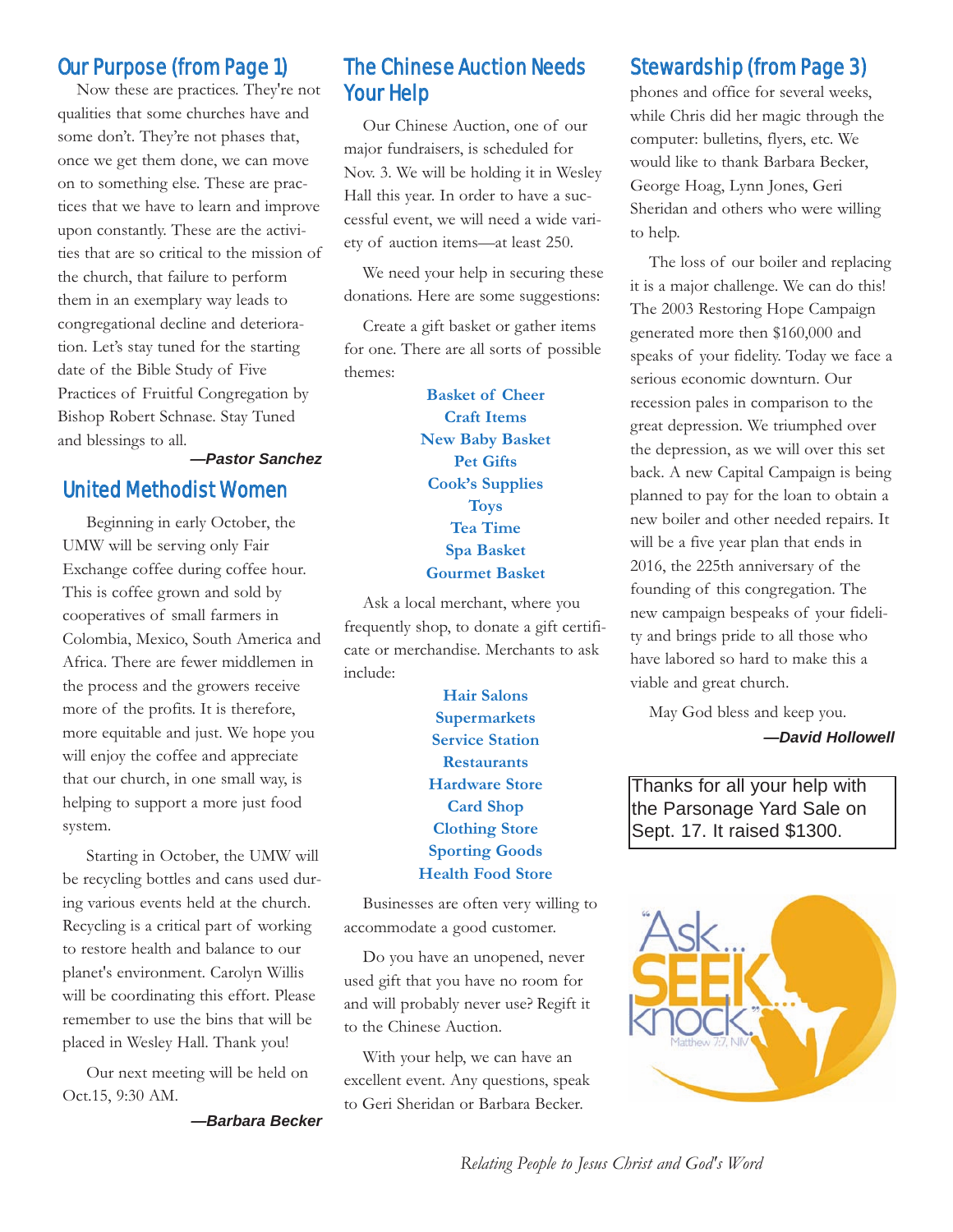# **United Methodist Church of Patchogue October 2011**

| <b>Sun</b>                                                                                                                     | Mon                                              | <b>Tue</b>                                                                                                        | <b>Wed</b> | Thu                                                              | Fri            | <b>Sat</b>                                 |
|--------------------------------------------------------------------------------------------------------------------------------|--------------------------------------------------|-------------------------------------------------------------------------------------------------------------------|------------|------------------------------------------------------------------|----------------|--------------------------------------------|
|                                                                                                                                |                                                  |                                                                                                                   |            |                                                                  |                | $\overline{l}$<br>Emmaus Women<br>Training |
| $\overline{2}$<br>$10 a.m.$ —<br>Communion<br>Worship/Sunday<br>School<br>Counters: Linda<br>Werner and Dave<br>Hollowell      | $\mathfrak{Z}$<br>$7 p.m. -AA$                   | $\overline{4}$<br>$10$ a.m.-Noon-<br>Food Pantry<br>6:30 p.m.-ESL<br>$7:00 p.m. -AA$<br>7:30 p.m. $-$<br>Recovery | 5          | 6<br>7:30 p.m.-Choir<br>Rehearsal                                | $\overline{7}$ | 8                                          |
| 9<br>10 a.m.-Worship/<br>Sunday School<br>$11:30$ a.m.-<br>Finance/Trustees<br>Counters: Lenny Pear-<br>son and Carol Kirshner | 10<br>$7 p.m. -AA$                               | 11<br>10 a.m.-Noon-<br>Food Pantry<br>6:30 p.m.-ESL<br>$7:00 p.m. -AA$<br>7:30 p.m.-<br>Recovery                  | 12         | 13<br>7:30 p.m.-Choir<br>Rehearsal                               | 14             | 15<br>Emmaus Men<br>Training               |
| 16<br>10 a.m.-Worship/<br>Sunday School<br>Counters: Carolyn<br>Willis Falvey and Kate<br>Weber                                | 17<br>$7 p.m. -AA$                               | 18<br>$10$ a.m.-Noon-<br>Food Pantry<br>6:30 p.m.-ESL<br>7:00 p.m.-AA<br>7:30 p.m.-<br>Recovery                   | 19         | 20<br>7:30 p.m.-Choir<br>Rehearsal                               | 21             | 22<br>7 p.m.-Salvation<br>Army Band        |
| 23<br>10 a.m.-Worship/<br>Sunday School<br>Counters: Brenda<br>Klingel and Joanne<br>Shadbolt                                  | 24<br>7 p.m.-Charge<br>Conference<br>7 p.m.-- AA | 25<br>$10$ a.m.-Noon-<br>Food Pantry<br>6:30 p.m.-ESL<br>$7:00 p.m. -AA$<br>7:30 p.m.-<br>Recovery                | 26         | 27<br>5:00 p.m.-Wesley<br>Dinner<br>7:30 p.m.-Choir<br>Rehearsal | 28             | 29<br>Emmaus Men<br>Training               |
| 30<br>10 a.m.-Worship/<br>Sunday School<br>11:30 a.m.-Bats In<br>The Belfry<br>Counters:                                       | 31<br>7 p.m.--- AA                               |                                                                                                                   |            |                                                                  |                |                                            |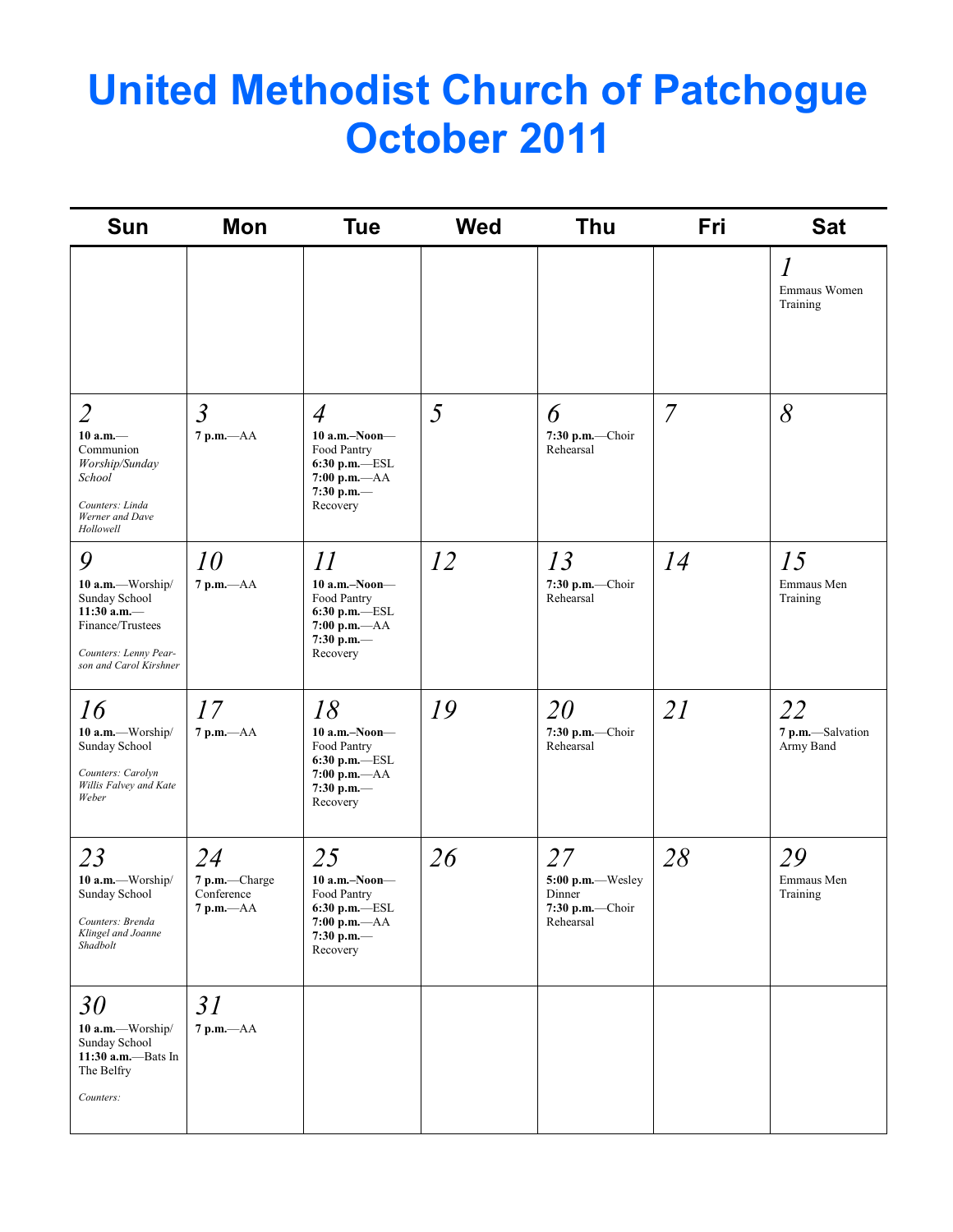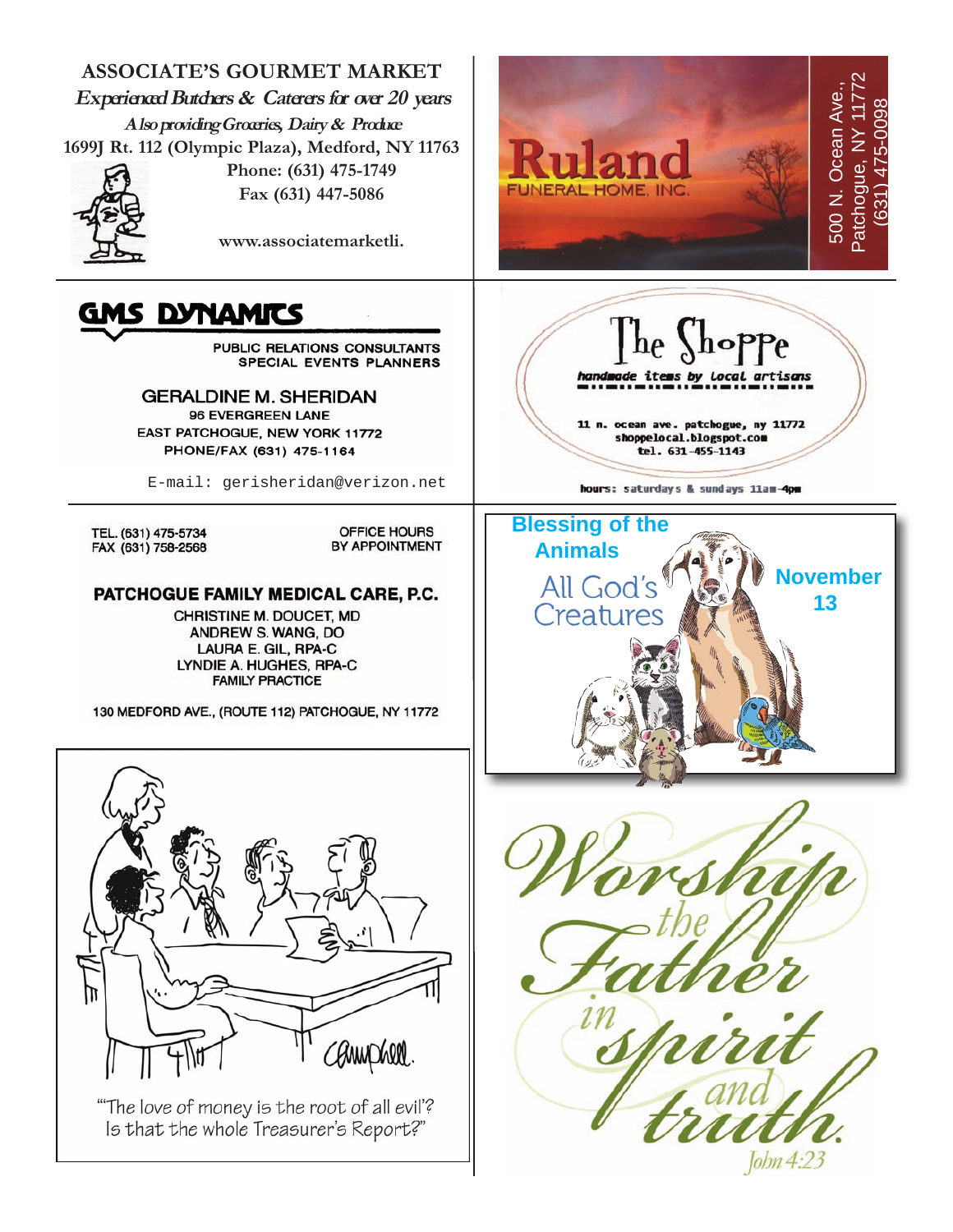# What's Cool in Sunday School

Well our school year has started and boy are we going to be busy! First off, I'd like to welcome Marilyn Franco who is our newest Sunday School Teacher. She and Suzanne Olivetti-Dodge will be teaching our Pre-K through 2nd grade class. Thank you so much Marilyn for helping out our kids.

After many years of Service, Kathy Loris will not be returning as our Middle School Sunday School teacher. She will be missed and I hope she returns next year after a well-deserved break. Catherine Weber and I will be the teachers for her class.

# **Save The Date:**

Harvest Festival—Nov. 6, 12-5 PM.

We are still working out the details but we will be having a pie judging contest, 50/50 raffle, as well as crafts and games for the kids. Keep an eye on the Sunday School bulletin board in the cloud room for more information. If you would be interested in helping out, please call the church office.

And, as always, if anyone is interested in teaching our kids about God's love for us, please see me or contact the church office.

# What Does Global Citizenship Look Like Today? *—Elizabeth Biederman, Sunday School Superintendent*

A new survey that looks at American attitudes towards global citizenship underscores the increasing sense of connection people have with international events.

The 2011 Global Involvement Survey finds that one in five U.S. adults follows international news closely, with almost

half (48 percent) following international news at least once a day. Our interest and consumption of international news seems to grow with our age and probably our exposure to the world. The heavy consumer of international news tends to be a male, over 55 years old.

Some of the major stories we have seen in the past six months have literally rocked the world -- Japan's earthquakes, Osama bin Laden's death, struggling European and U.S. economies, collapsing Arab regimes, famines and drug wars. These are more than regional events; their shockwaves are felt on an international scale.

The global stories that attracted the most attention in recent months were the Japanese earthquake and related disasters, and the death of Osama bin Laden. Other closely followed stories included Libya's efforts to overthrow Moammar Gaddafi, the Arab Spring, Mexico's drug wars and the recent royal wedding.

# **Economy Trumps Terrorism as Top Concern**

But with all these stories grabbing media space, the top international issues in the world today are economic weakness and unemployment, with one-third of respondents ranking the economy and lack of jobs first. It appears that issues that can affect our livelihood rank higher than even terrorism, which was listed as the most important issue by 16 percent.

Those who follow news closely seek out more sources of news. Older adults are much more likely to view traditional media, such as television and print, while young adults are more likely to get news from online sources.

# **Responding to Global Issues**

Some 60 percent of the survey respondents agree that the world is more interconnected today. Undoubtedly, the tremors from real earthquakes, terrorist events and tumultuous economies seem to be felt in towns throughout America. Not surprisingly, most adults expect the U.S. government to take an active role in addressing international issues related to human suffering, such as providing famine relief, ending genocide, promoting clean water and eradicating disease.

Respondents, however, felt that leadership in addressing global issues of hunger and poverty should be assigned to the United Nations, international medical organizations and governments of countries suffering from the problem.

When looking at world health and diseases of poverty, the most widespread and serious concerns were perceived to be HIV/AIDS (64 percent), malnutrition (53 percent) and obesity (49 percent).

When asked where they turn when disasters happen, 52 percent tend to turn to U.S. and International Red Cross organizations first. Church and religious organizations were second (29 percent), indicating the important role faith-based institutions play in serving both local and global needs.

# **Getting Involved Personally**

The top activities for personal involvement are donating money (86 percent), donating items (71 percent), volunteering time (46 percent), purchasing from a nonprofit (38 percent), sharing information (36 percent) and praying for a group or issue (33 percent). Women are more likely to take part in all areas of community involvement, particularly prayer.

The survey, commissioned by United Methodist Communications, was conducted June 10-18, 2011, among 870 adults 18 years of age and older.

*—Rev. Larry Hollon, UMNS*